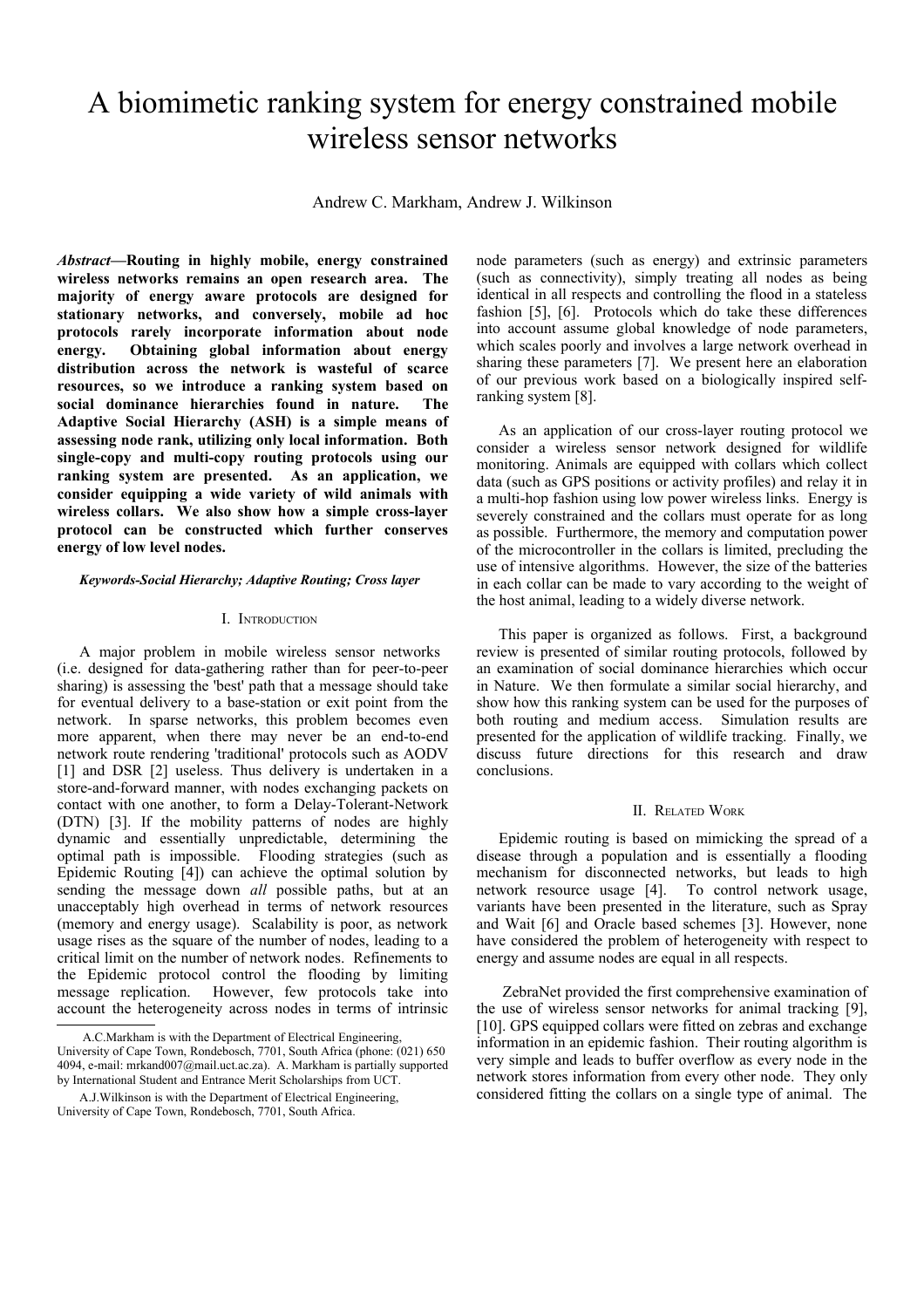Shared Wireless Infostation Model (SWIM) is a routing protocol that addresses some of the issues faced by the Epidemic routing protocol [5]. Their main contribution is in the form of 'anti-packets' – messages that prevent nodes from buffering data that has already been delivered to the basestation. However, like ZebraNet, they concern themselves with instrumenting a single species – whales. Sikka *et al.* present a wireless sensor network designed to monitor a typical farm environment [11]. They also do not consider using the capabilities of different animals to lead to a better performing network.

## III. THE NEED FOR <sup>A</sup> RANKING SYSTEM

## *A. Naturally Occurring Social Hierarchies*

Social hierarchies naturally occur in a number of species and are typically motivated by differences in physical attributes such as size or weight. Some individuals can be regarded as being 'fitter' than others based upon a set of measurable characteristics. Anemones for example, form a hierarchy based upon size, in which larger anemones are more aggressive towards smaller anemones [12]. Crayfish form a social dominance structure based on length, in which the shorter crayfish defer to the largest, super-dominant individual [13]. Social hierarchies can also be found in fish (Malawi Cichlids [14] and salmon [15]); insects (ants [16], bees [17] and wasps [18]) and mammals (baboons [19] and coyotes [20]). Thus it can be seen that social hierarchies are a common organizational structure in a wide variety of organisms.

A linear social dominance hierarchy is characterized by a group that is led by the largest or fittest member – the superdominant or alpha individual. All other members of the group submit to this animal. The next in the hierarchy, the beta member is superior to all other members barring the alpha and so on. Thus, the weakest (omega) member in the pack will be subordinate to all other members. However, it must be noted that this is not a static structure, and the hierarchy adapts rapidly to changes. Animals alter their role in the hierarchy through a series of encounters or tournaments with other animals. When a new animal is inserted into a group, the social hierarchy will undergo a rapid flux until it reorganizes into a stable structure.

Social dominance hierarchies are used in the Animal Kingdom to control access to scarce resources. For example, in the whiptail wallaby (macropodus parryi), the individual animal's rank within the social hierarchy determines their access to estrous females [21].

Using these biological lessons, it can be seen how diversity in terms of fitness leads to a unified, self-organizing structure. By applying these principles to the structure of a wireless network that is diverse over some attributes, a similar selforganizing hierarchy can be formed. Tournaments are enacted upon pairwise encounters of nodes, the outcome of which determine the rank of nodes. The rank of each node controls its access to scarce network resources, with highly ranked nodes assuming a more active role in the network.

## *B. The Adaptive Social Hierarchy*

Based on the commonly occurring social hierarchies found in nature, an analogous structure is constructed in a group of nodes based on a measurable attribute. Essentially, this maps an arbitrary set of node parameters into an ordered list, where the rank of a node corresponds to its position in the list. From this, nodes can determine how 'fit' they are with respect to their peers, without requiring global knowledge of the ordering of the network wide nodal parameters.

Each node is able to measure certain metrics on an absolute scale, such as battery energy or percentage connectivity. It forms a belief about its ranking within the network. Thus associated with each measured parameter  $\alpha^{i}$  is a perceived rank  $R^i$ . A node with a ranking of 1 is at the top of the social hierarchy (corresponding to an alpha individual), whereas the lowest rank node will have a rank of 0 (corresponding to an omega individual).

When two nodes meet, they can assess whether these rankings are in concordance or disagreement with the relative ordering of the measured parameters. If the ordering of the parameters agrees with the ordering of the rankings, then they are reinforced. This is equivalent to an animal reinforcing its position in the social hierarchy. However, if the ordering of the parameters contradicts the rankings, then the nodes switch ranks. This is roughly analogous to an animal rapidly falling in ranking as the result of a failed aggressive encounter. Through these two actions, a form of local feedback is effected ensuring that the rankings will over time agree with the ordering of the measured parameters.

The tournament rules are shown in Fig. 1. Four simple rules are used in total. If the relative ranking of a node j agrees with the relative ordering of the parameter i, then this is reinforced either in a positive direction

$$
R_j^i = (1 - \delta) R_j^i + \delta \tag{1}
$$

or a negative direction

$$
R_j^i = (1 - \delta) R_j^i \tag{2}
$$

The innovation parameter,  $0 < \delta < 1$ , controls the speed at which the rankings adjust to new information. A large value of δ results rankings rapidly changing, leading to an unstable hierarchy. A very small value of δ leads to a long convergence time to the equilibrium position.

However, if the relative order of the parameter i is opposite to the relative order of the rankings, then nodes j and k simultaneously exchange their ranks:

$$
R_j^i \leftarrow R_k^i \tag{3}
$$

This 'switching' action has the effect of rapidly correcting a node's rank. This mechanism results in much faster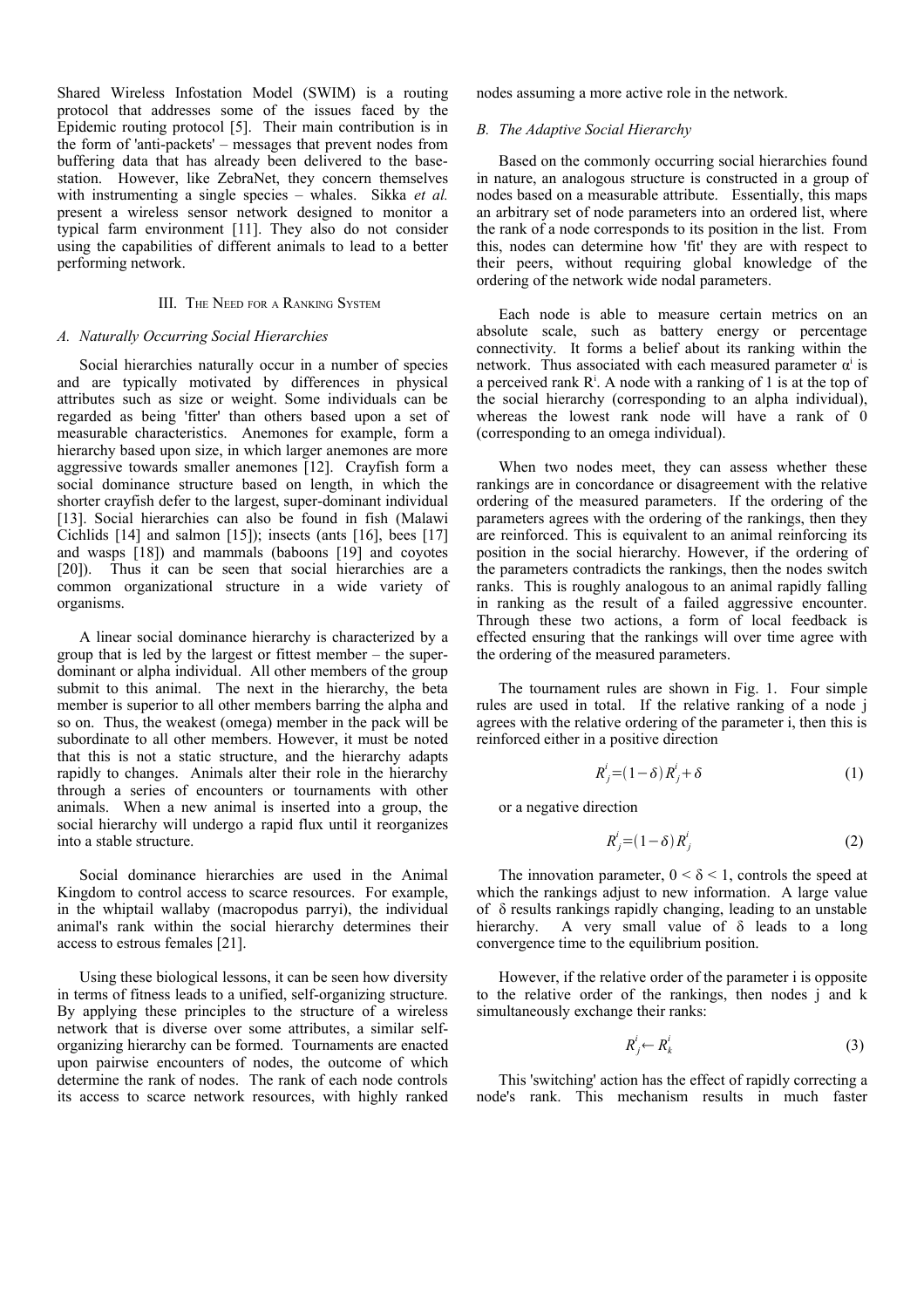

Figure 1: Tournament outcomes based on node energy (E) and perceived rankings (R). Arrows indicate how the ranking of each node changes. If a node's perception of rank is correct, then its rank is reinforced either in a positive or negative direction. If a node's energy relative to its competitor contradicts its perception of rank, then it switches its rank with that of the competitor.

convergence times than if the learning procedure was only used.

To demonstrate the performance of the ranking system, four nodes are initialized with random rankings between 0 and 1. The measured parameter,  $\alpha$ , is such that node 4 is superior to node 3 is superior to node 2 and so forth. At each point in the simulation, two nodes are picked at random and the tournament rules run. After 50 iterations, the node parameters are altered such that the order is opposite to the initial order of the parameters. The rankings of the nodes are shown in Fig. 2. This demonstrates that the nodes rapidly switch their ranks in the beginning, followed by a slow convergence towards the equilibrium point. When the order of the parameters alters, the nodes change their rankings within 5 iterations to regain the correct ordering. Thus it can be seen that the combination of the switching and reinforcement leads to nodes assuming their correct rank and adapting to changes in the measured parameter.

The overhead of the ranking algorithm is small and scales to any number of nodes without an increase in memory usage or computation time. This is because each node estimates its own rank, rather than attempting to track every other node's parameters in the network. Furthermore, without exchanging explicit global parameter information, nodes are able to achieve correct ranking using only local information.

## IV. ROUTING PROTOCOLS

The process of routing in a sparse mobile network devolves to deciding whether to transfer a message when two nodes are within radio contact of one another. If the message is transferred, then the originating node can either keep the message for future possible transmission or discard it to make room for new messages. The decision to transfer can be made at random or can be based upon some metric of how much better the other node will be at delivering the message to a base-station. By suitable choice of  $\alpha$  parameters, a node's ranking can represent its suitability in transferring messages. For example, if the measured parameter is the energy of a node, then transferring messages to a higher ranked node is equivalent to sending messages up an energy gradient. The



Figure 2: Rank trajectories with meeting in a four-node four-level network  $(\delta = 0.1)$ . At 50 iterations, the rank orders of the nodes are reversed.

ranking of a base-station is fixed to 1, such that it will be a top ranked node in the network and thus the end point. Hence, nodes can find base-stations without knowing their addresses.

A node's overall rank within the network can be calculated as a function of the individual ranks. This function could be a weighted sum, or a weighted product, depending on the application. More complex functions can also be used, for example that prevent nodes being active in the task of routing if their energy has a very low rank, even if their network connectivity is very good.

A naïve routing protocol would be to send messages to any node with a greater rank. However, this is equivalent to sending messages to any node with greater energy. Thus, it would appear as though calculating the rank is unnecessary. However, if the rank is discretized to L levels (where L is much smaller than the number of nodes in the network, N), then the power of the ranking system becomes apparent if nodes only send messages to nodes with a greater level. This is because the traffic density per node is independent of N, and only depends on the number of levels in the hierarchy [8]. The traffic density of a level k node is given by

$$
D_k = \frac{\lambda L}{L - k + 1} \tag{4}
$$

where  $\lambda$  is the average node traffic density in messages per unit time. This equation shows that if  $L = N$  as in the case of a network without a ranking system, the traffic density grows with N, leading to rapid node exhaustion. Thus using a social hierarchy leads to a highly scalable network as buffer usage does not increase with increasing number of nodes.

## *A. Adaptive Social Hierarchy Routing (ASH)*

In this strategy, if a node encounters another node with higher level, it transfers its message to the new host and then deletes the message from its buffer. This is a simple routing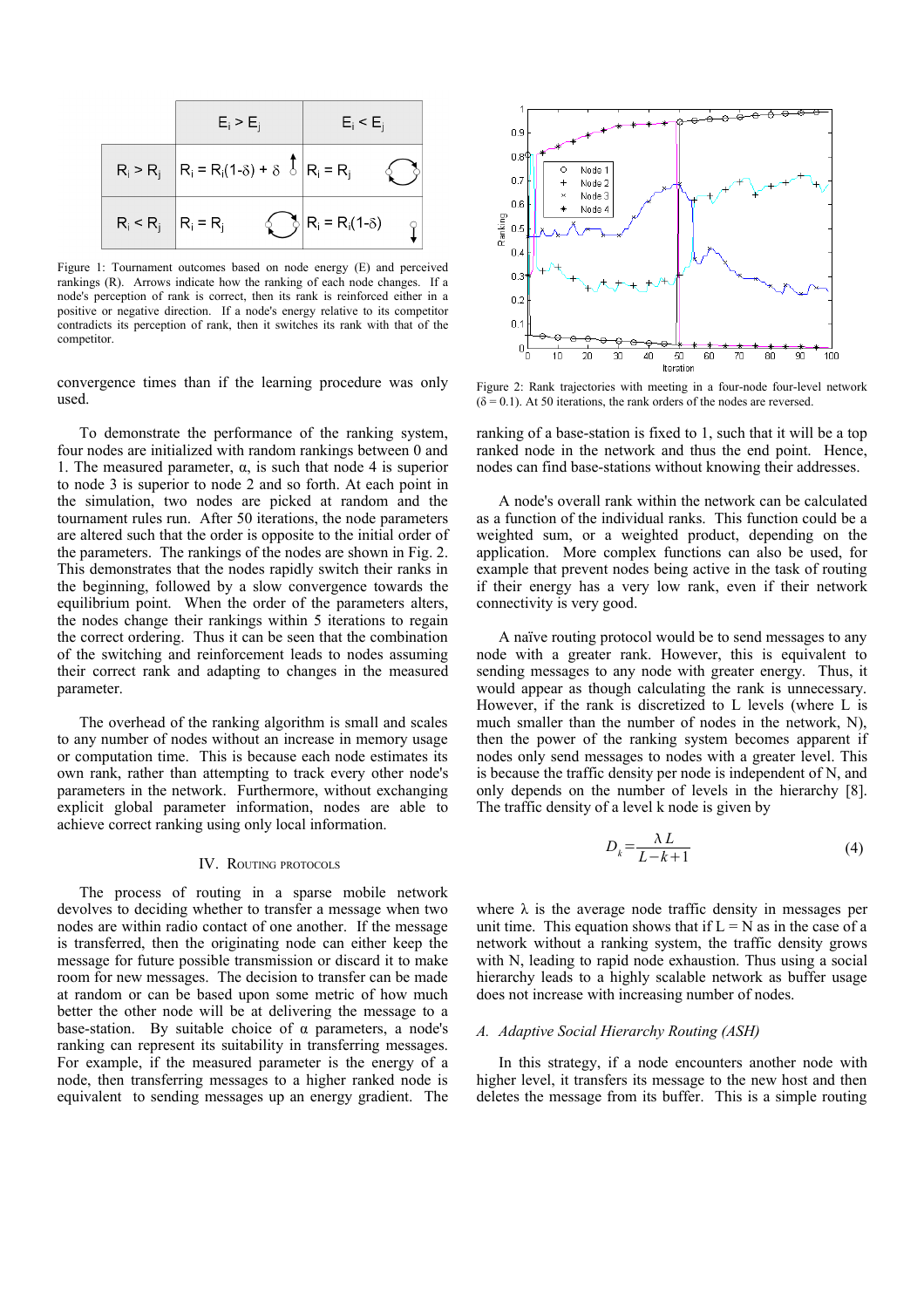

Figure 3: Cross layer slotted access scheme. Slots are assigned based on node level. Low level nodes spend the majority of their time sleeping which conserves their energy.

method, and leads to low network overhead as each message will be routed a maximum of L times (if the rankings are stable). However, if a node fails for any reason, the messages it is carrying will be removed from the network. In addition, the latency of this protocol is high.

## *B. Redundant Adaptive Social Hierarchy (rASH)*

To reduce the probability of a message being lost through host failure and also to reduce the latency, messages can be replicated. Thus, when a message is delivered, a node can keep its copy for possible future delivery to another node. This strategy increases traffic density and buffer requirements. Thus there is a trade-off between redundancy and resource use. The ranking of nodes lends itself well to a natural choice of the degree of redundancy required. Clearly, duplicating a message across low level nodes does not achieve any useful redundancy, as these nodes are not active in disseminating information and are likely to be severely resource constrained compared to their higher ranked peers. Thus, messages are replicated with a probability that increases with increasing level. Hence, delivery amongst low level nodes will resemble direct routing (with low traffic overhead, but high latency) and delivery between high level nodes will resemble epidemic routing (with high traffic overhead and low latency). The probability of a level k node sending a message to a level j node is given by

$$
P(Transmission_{k \to j}) = \begin{cases} 1(j > k) \\ \rho_T(j = k) \\ 0(j < k) \end{cases}
$$
 (5)

where  $\rho_T$  is the horizontal (i.e. across the same levels in the hierarchy) transmission probability. Once the message has been sent to a higher level node, the node can either keep the message or delete it. The probability of a level k node keeping a sent message for future replication is given by

$$
P(\text{Replication}) = \rho_R^{N-k+1} \tag{6}
$$

where  $\rho_R$  is the replication constant. The probability of replication increases with k, resulting in epidemic delivery between high level nodes.

## *C. Cross Layer Medium Access*

As the routing protocols only transfer information to nodes with a greater level, information does not flow down the hierarchy. Hence, a level 1 node will never receive messages



<span id="page-3-0"></span>Figure 4: Application scenario: Animal borne collars route network data in a store-and-forward fashion. Collars carry different sized batteries according to the weight of the host. An adaptive hierarchy is formed from these differences, leading to a longer lived network.

from a higher level node. Thus, access to the communication medium can also be controlled preferentially based on node rank. An example of a MAC schedule is shown in Fig. 3 for a five level network. It can be seen that the lowest level node spends the majority of its time in a low power sleep mode, only waking if necessary to transmit a message. During its transmission slot, all the higher level nodes will be listening for transmissions. Thus, a low level node does not need to contend with a high level node for access to the medium, and spends the majority of its time asleep, conserving energy. The Inter Epoch Sleep (IES) gap is a period when all nodes enter the low power sleep mode. As levels in the hierarchy are not statically assigned, if a node assumes a role that depletes its energy rapidly relative to its peers, its relative fitness will decrease and it will descend the hierarchy, resulting in lower energy usage.

## V. APPLICATION: WILDLIFE ANIMAL TELEMETRY

Wildlife tracking collars are used to acquire GPS fixes, accelerometer data indicating activity and host temperature. This data is typically stored on-board for eventual retrieval, though some versions incorporate a low power UHF radio for download to a hand-held logger. One problem with the existing radio collars is that substantial disturbance needs to be made to the animal's environment to download the data, biasing the results.

As an application of a highly mobile, energy constrained, sparse wireless sensor network, we consider the example of animals fitted with collars which comprise two-way wireless units and a microcontroller. Data is transferred in a multihop fashion when nodes are within range of each other. In this way, collars collect data from other collars (typically with a lower rank) to send to a base-station. This way, the motion of the animals is used to automatically collect the data, as opposed to a researcher having to enter the field and locate the animals for manual data download.

Animals vary widely in terms of their bodyweight. A standard 'rule' in the wildlife tracking community is that the weight of a device placed on an animal may not exceed 5% of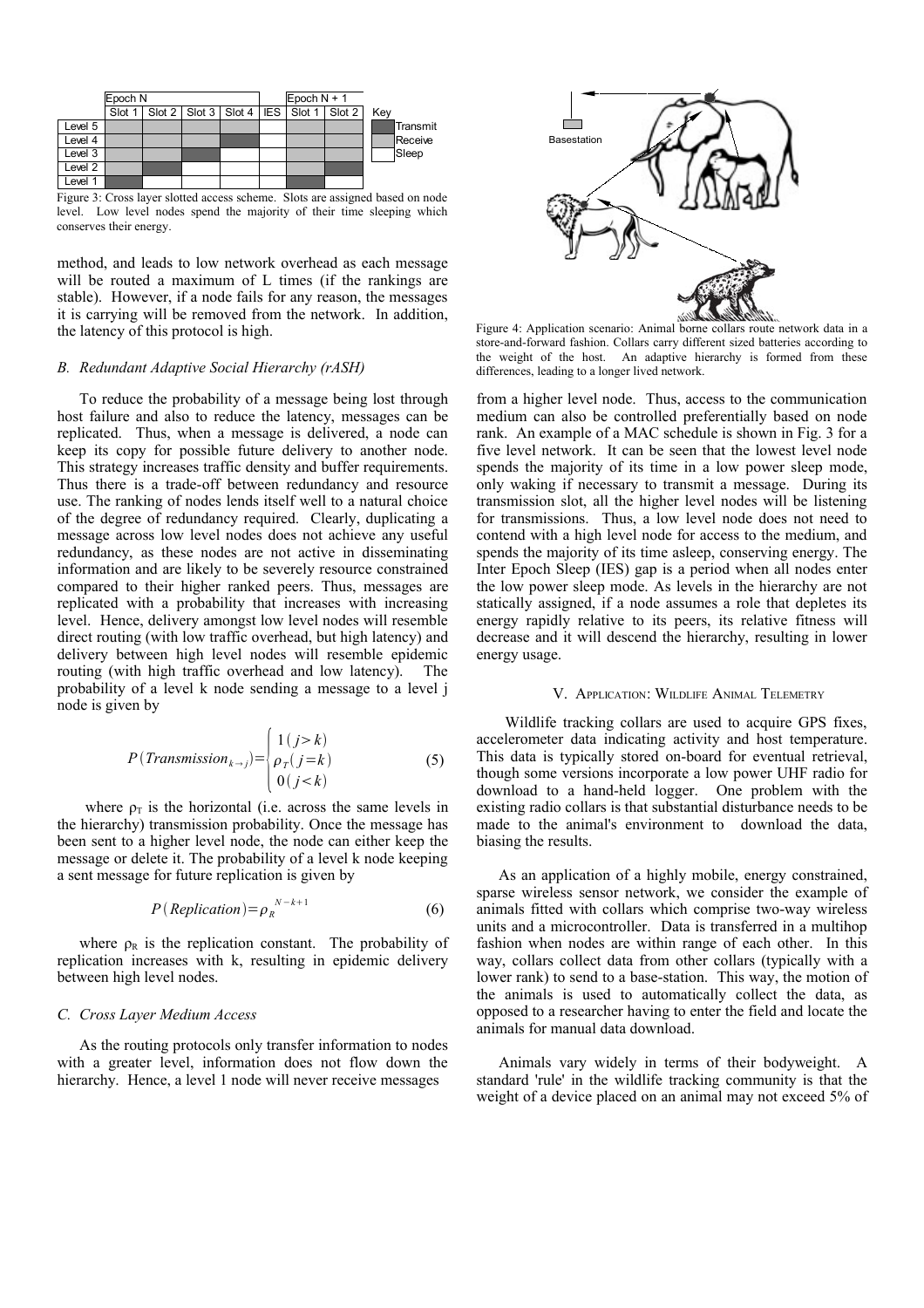

<span id="page-4-1"></span>

the animal bodyweight [22]. Take for example the weight of a bull African Elephant which, when fully grown, can weigh 6 000 kg. In comparison, a small animal such as a Vervet monkey only weighs a few kilograms. Thus, for this rather restrictive example, there is a three order of magnitude difference in weight and correspondingly for the tag weight that each animal can carry. We argue that this difference should be exploited to the benefit of the operation of the network. In this way, the lightweight animals can use the capabilities of the heavyweight animals to result in a more efficient and longer lived network. This enforced diversity differs from existing research which treats all animal collars as being equal, leading to unfair loading on low energy collars. This is shown in Fig. [4.](#page-3-0)

## VI. RESULTS

The performance of this scheme is assessed with respect to epidemic routing, with handover probability  $\rho_e$  [4]. The simulation environment is a square of side 10 km, radio range is circular of 900 m and 100 nodes move according to the random waypoint mobility model with a non-zero minimum speed (after [23]) and maximum speed of 6 m/s. Nodes randomly generate information with a Poisson rate of 1 packet every 100 seconds. We assume that transmission of a single packet consumes 1 unit of energy, and the overhead of communicating rank and energy for our protocol uses 0.05 units of energy. Nodes are assigned energies in proportion to the traffic densities calculated using Eq. (4) - the lowest level nodes have an energy of 200 units and the highest level nodes have an energy of 2 000 units. We use a 10 level network in this simulation, and the rank is a measure of the energy of a node.

The results from the simulation are shown in Fig. [5](#page-4-1) demonstrating the mean time to first node expiry. As expected, epidemic routing performs the worst, exhausting nodes rapidly through excessive traffic usage. Even when the flooding is limited, using a smaller value of  $\rho_e$ , traffic is still high. Furthermore, as epidemic routing does not take into account the relative energies of nodes, all nodes participate



Figure 5: Mean time to first node expiry for the various protocols Figure 6: Latency for delivery of 100 messages to base-station for Epidemic  $(\rho_e = 0.7)$ , ASH and rASH  $(\rho_T = 0.9)$ ;  $\rho_R = 0.9$ )

<span id="page-4-0"></span>equally in the task of routing. Two results are shown for rASH, one with horizontal transmission ( $\rho_T = 0.9 \rho_R = 0.9$ ) and one without ( $\rho_T$  = 0.9  $\rho_R$  = 0.0). When horizontal transmission is enabled, nodes share messages with other nodes of the same rank, leading to good traffic delivery, but also to higher loading than the case without horizontal transmission. For the latter case, messages are not duplicated across the same level, but multiple copies can be sent to higher level nodes (as they will not be deleted). The time to first failure of nodes using the rASH protocol is substantially greater than those using the epidemic protocol, as nodes with small amounts of energy essentially act as leaf nodes, routing no traffic. The ASH protocol preserves the lifetime of low energy nodes, but it should be noted that this is a single copyrouting strategy, thus there only is ever one instance of a message in the network, with the implication that redundancy is poor.

A second simulation was conducted to compare the time that a message takes to reach the base-station using the various routing algorithms. Node energy was unlimited in this case, and 100 messages were generated at random nodes at the start of the simulation. The results are shown in Fig. [6,](#page-4-0) showing that the epidemic routing algorithm with a handover probability of 0.7 routes 90% of the packets to the base-station within 1700 iterations. The redundant ASH (rASH) routing protocol delivers 90% of packets to the base-station within 2 600 iterations. The single copy routing ASH routing strategy suffers from excessive delays, taking over 18 000 iterations to route 90% of the packets to the base-station.

Thus, it can be seen that the rASH routing protocol can conserve the lifetime of low ranked nodes, whilst still achieving latencies comparable to epidemic routing. This is due to the combination of direct delivery for low rank nodes and a flooding protocol for high ranked nodes.

## VII. FUTURE DIRECTIONS

The concept of forming a social hierarchy shows a great